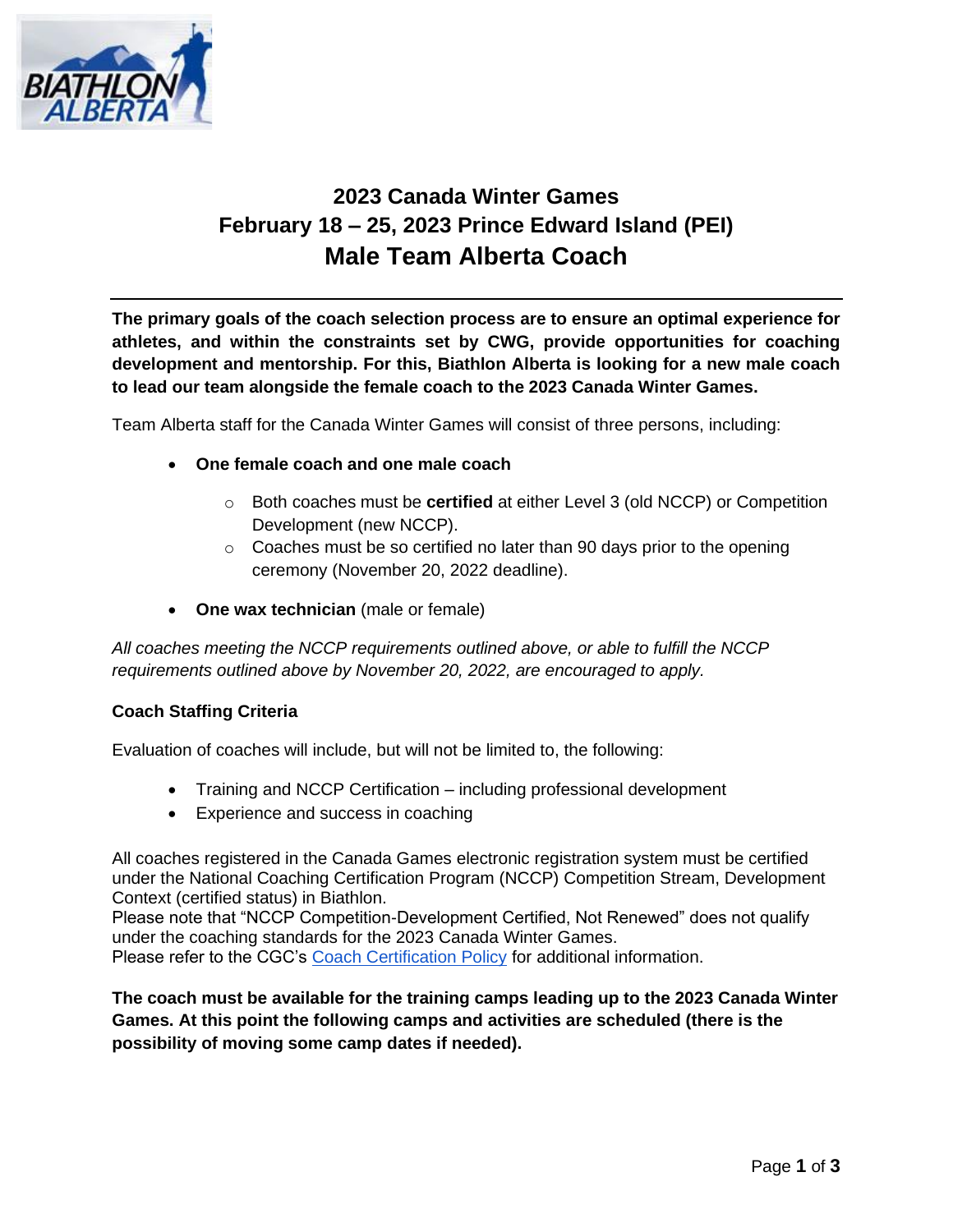### **Layout for Camps and Events (June, 2022):**

- July 20-24 2022: Training Camp in Canmore
- August 25-28 2022: Training Camp in Hinton
- November 10-13 2022: Training Camp in Canmore
- November 26-27 2022, or December 17-18, 2022: Team selection trials in Canmore
- January 14 2023: Staging event in Edmonton
- February 13-17 2023: 2023 CWG pre-camp in Canmore
- **February 18-25 2023: 2023 Canada Winter Games in PEI**

Successful candidates will be required to provide a criminal record check, and abide by the [Biathlon Alberta Staff, Contractor and Coach](http://biathlon.ca/wp-content/uploads/2019/11/Staff-Contractor-and-Volunteer-Screening-Policy.pdf) Screening Policy and sign the Biathlon Alberta [Code of Conduct.](http://biathlon.ca/wp-content/uploads/2015/12/Biathlon-Alberta-Code-of-Conduct-Final.docx.pdf)

#### **Deadlines:**

Applications must be submitted by June 24, 2022 to Biathlon Alberta's General Manager, Elmar Heger (elmar@biathlon.ca).